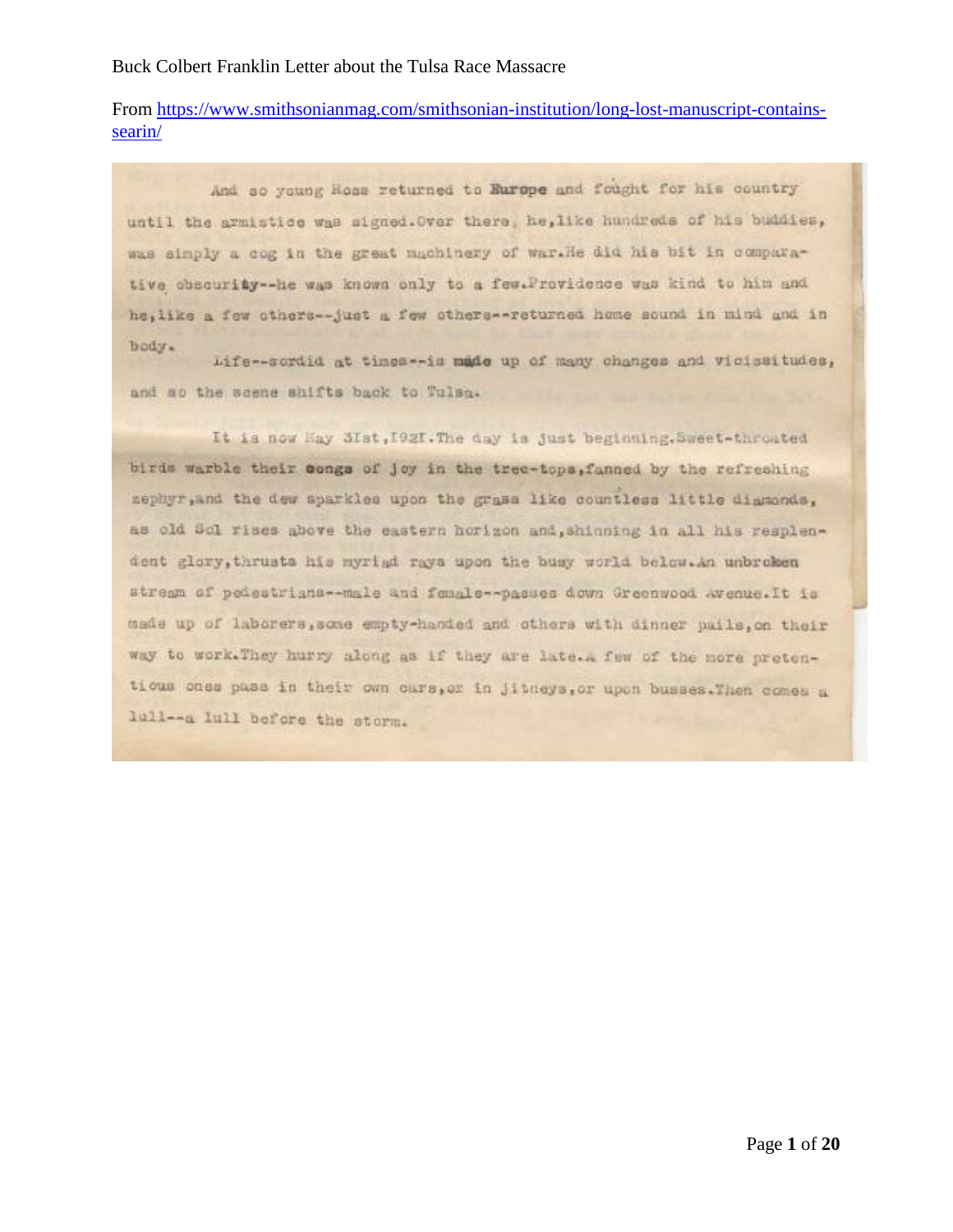From [https://www.smithsonianmag.com/smithsonian-institution/long-lost-manuscript-contains](https://www.smithsonianmag.com/smithsonian-institution/long-lost-manuscript-contains-searin/)[searin/](https://www.smithsonianmag.com/smithsonian-institution/long-lost-manuscript-contains-searin/)

Approx.4,000-words

unitias.

By B.C.Franklin. -

 $\mathbf{1}$ 

## THE TUISA RACE RIOT AND THREE OF ITS VICTIMS.

It was in the month of October, 1917 and the leaves were browning on the trees and the grass had taken on a golden tint.A mighty crowd had gathered from all over McIntosh and adjoining counties and had congregated in the little town park, near the depot, at Eufaula, Oklahoma.

The man in charge of the meeting -- a white gentleman--arose on the speaker's stand and said:

"Fellow-citizens: I feel happy to have the privilege of introducing to you the speaker of the hour. Many, if not all, of you know him. He practiced his profession here in our little city for several years and had the esteem and respect of both the bench and the bar.He has become so very greatly interested in the prosecution of the war against the German Government until he has actually, for the time being, forsaken his own personal business and, at his own expense, is traveling all over this State and speaking in our campaign for the sale of the present liberty bonds. He is also urging the young men of his race to ealist in the service of our common country. I take great pleasure, therefore, in presenting attorney B.C.Franklin." (Great applause).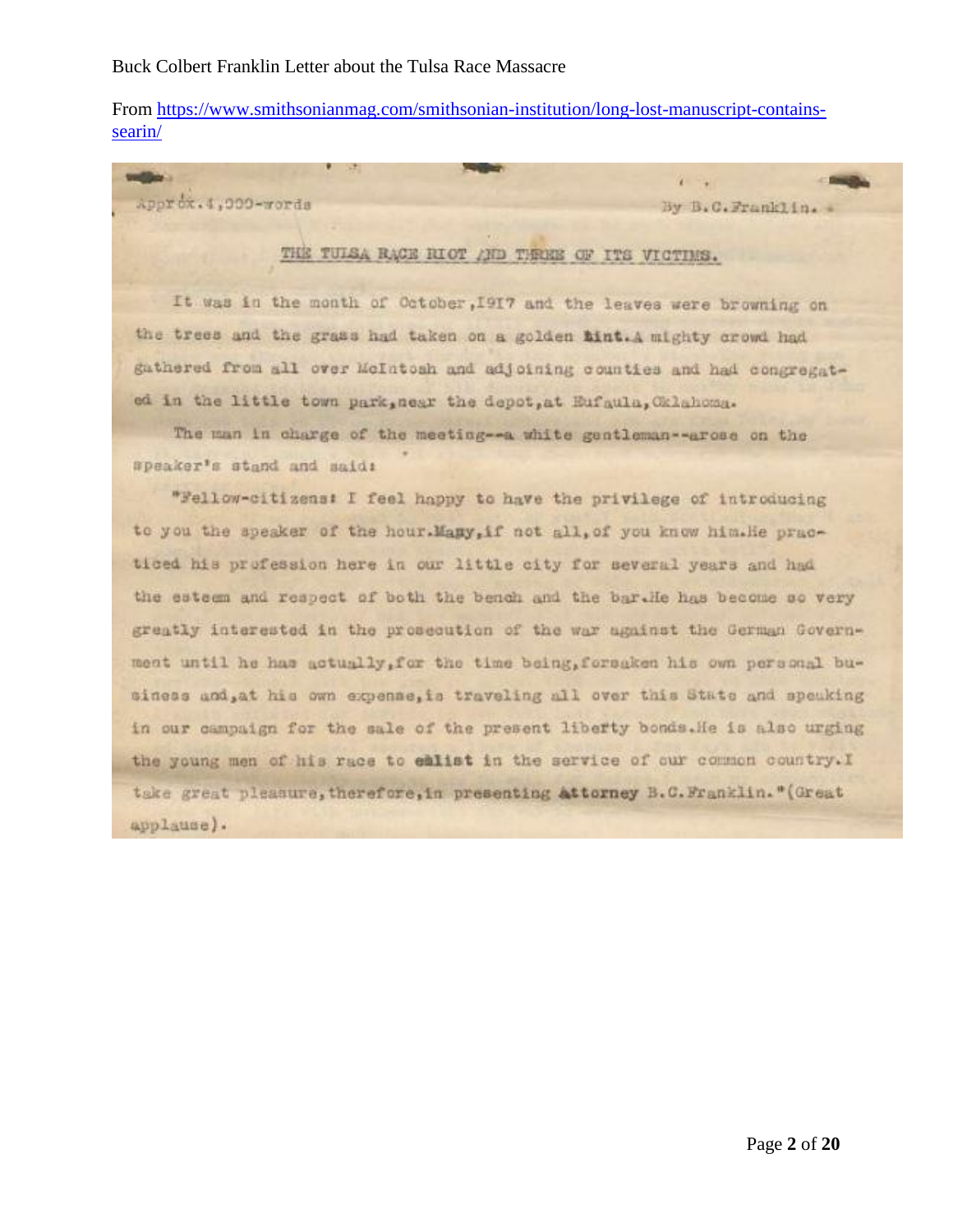# From [https://www.smithsonianmag.com/smithsonian-institution/long-lost-manuscript-contains](https://www.smithsonianmag.com/smithsonian-institution/long-lost-manuscript-contains-searin/)[searin/](https://www.smithsonianmag.com/smithsonian-institution/long-lost-manuscript-contains-searin/)

I spoke in part as follows: "Master of Ceremonies, and follow citizens: We are met together here for a three-fold purpose, namely to impress upon you the importance of buying as many of these Fourth Liberty Bonds as possible, to urge upon you -- young men -- the imperative necessity of immediate enlistment and to bid farewell to those splendid young men here who are soon to entrain.

"We who are too old to emlist, or who are exempted from enlisting for any other cause, should remember that it is both our moral and financial duty to see to it that these young men and others like them shall not want for anything while'"over there"' fighting our battles. '

"Young men, you are here in answer to your country's call to duty. Yours is an honorable heritage; yours is a remarkable reputation to uphold and defend. You have come from the loins of a race that has never produced a traitor, nor a coward when summoned in the defense of this nation and its flag. It is gratifying to note the spirit of comradeship already in evidence here and to see the smiles with which your faces are wreathed.A few days ago, I attended a similar meeting, the difference being that the other gathering was componed of all white people, except myself. At that other gathering, the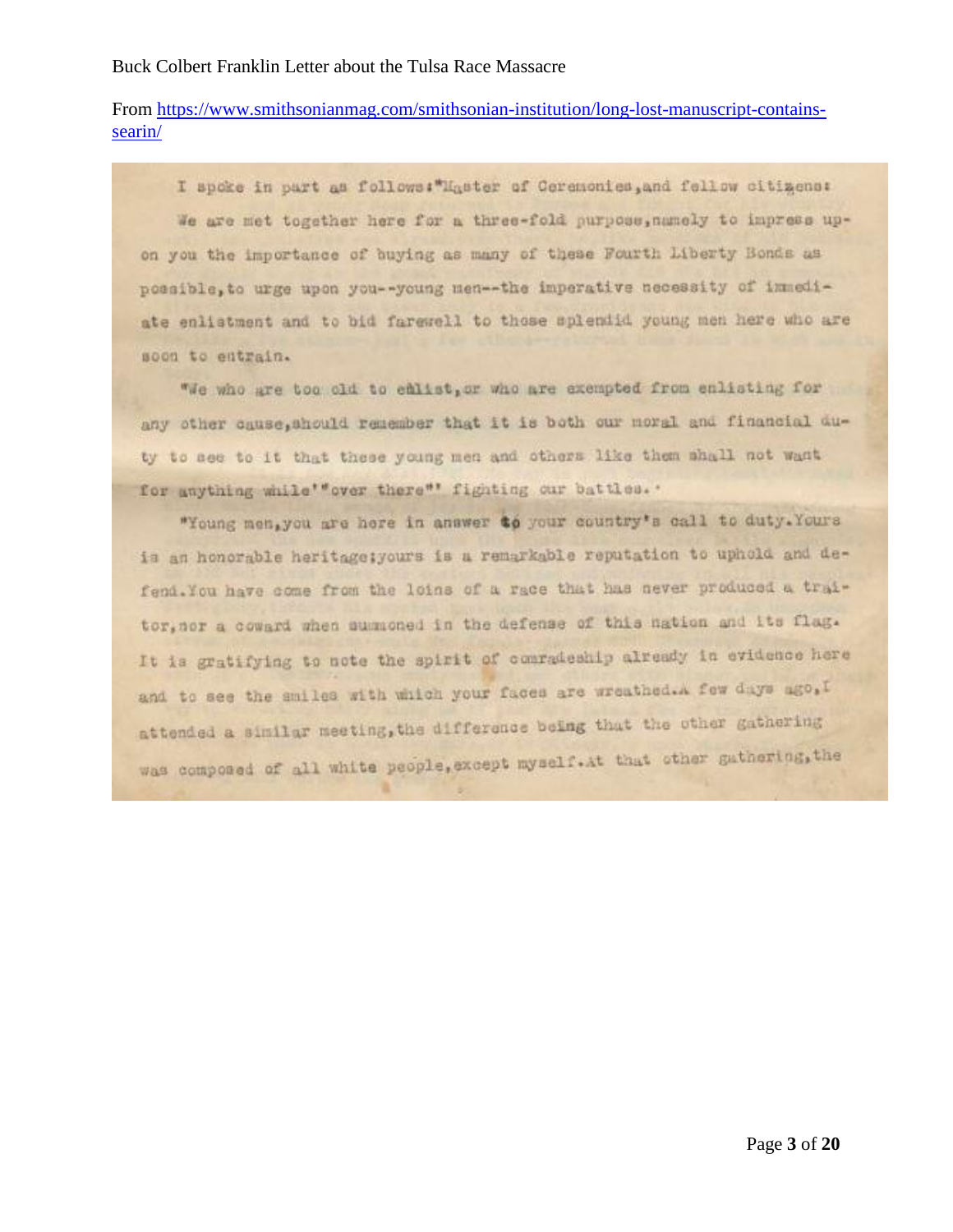From [https://www.smithsonianmag.com/smithsonian-institution/long-lost-manuscript-contains](https://www.smithsonianmag.com/smithsonian-institution/long-lost-manuscript-contains-searin/)[searin/](https://www.smithsonianmag.com/smithsonian-institution/long-lost-manuscript-contains-searin/)

war cry was, "On to France." But here, there is no such cry.Am I look into your faces, I divine your thoughts. Your cry is, "On to Berlin" (Thunderous apolause rent the air.

When I had finished my little speech, a young colored couple made their way through that vast throng to the speaker's stand. The young man was dressed in the uniform of his country. He spoke to me:"My name is John Ross and this is Ers.Ross, my wife.I understand you are from Tulba.Ey home is there, although I have not spent very much time there for the past three years or more."

"I am very glad to meet both of you", I said. Continuing, "May I ask you, Mr. Roas, where you have been?. I know your mother quite well".

"I left home in the early spring of 1914 and by mid-summer of that year, I was in Europe. I had the wanderlust, I was adventerous and wanted action.I succeeded in joining the British amay.I got plenty of action and adventure -- then. I quit the army in August 1916 and returned to this country. I again enlisted for service in New York last January and have been stationed there ever since. I secured a leave of absence a few days ago to visit mother. Minin thirty days, we are to sail for Europe. I mean my company. Mrs. Ross will live with mother until the war is over."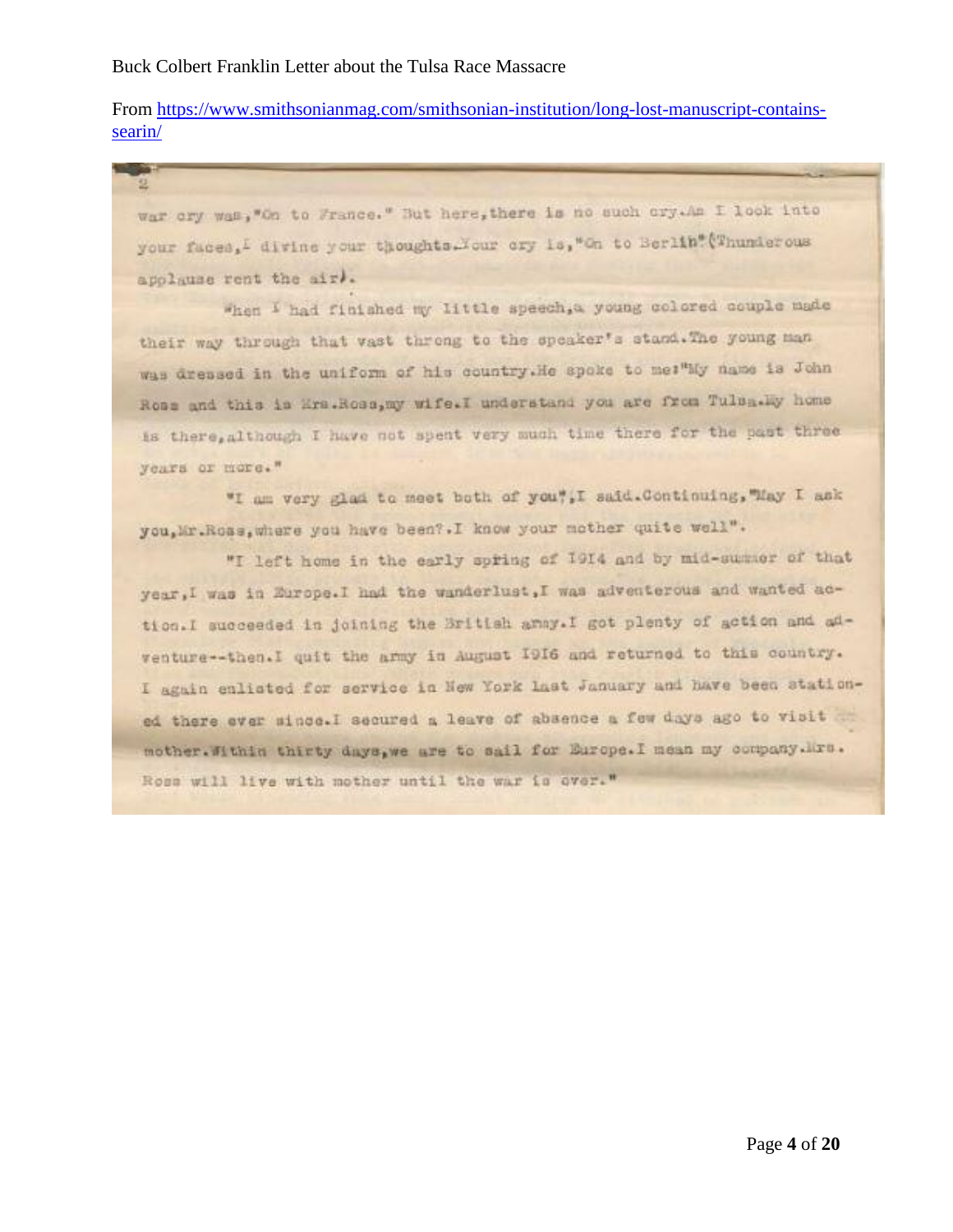# From [https://www.smithsonianmag.com/smithsonian-institution/long-lost-manuscript-contains](https://www.smithsonianmag.com/smithsonian-institution/long-lost-manuscript-contains-searin/)[searin/](https://www.smithsonianmag.com/smithsonian-institution/long-lost-manuscript-contains-searin/)

 $3.$ It is now II; 30, A.H. of the same day and the first edition of the Tulsa Daily Tribune is out. The newsies are hawking their wares. Listen: "Tulsa Daily Tribune, Mister?, Tribune, Mister?, All about a Megro assaulting a white girl -- read about it -- Tribune, Mister?. "

And so thousands of people buy the Tribune and scan its pages for the article about the alleged assault. They find it tucked away in a small space on the of the inside pages of the paper. In the twinkling of an eye, a part of Tulsa is changed from the happy, joyous, care-free to looks of grim determination.

It is also the commencement segmon and the streets of the city are filled all day long with happy, innocent, care-free graduates, colored and white, walking proudly in their caps and gowns. The colored graduates are dreaming, building air-castles and, in their waking dreams, they see themselves rising, mounting higher and higher up the ladder of recognition and renown. But, alas', their dreams are like Pongi's financial bub $bles.$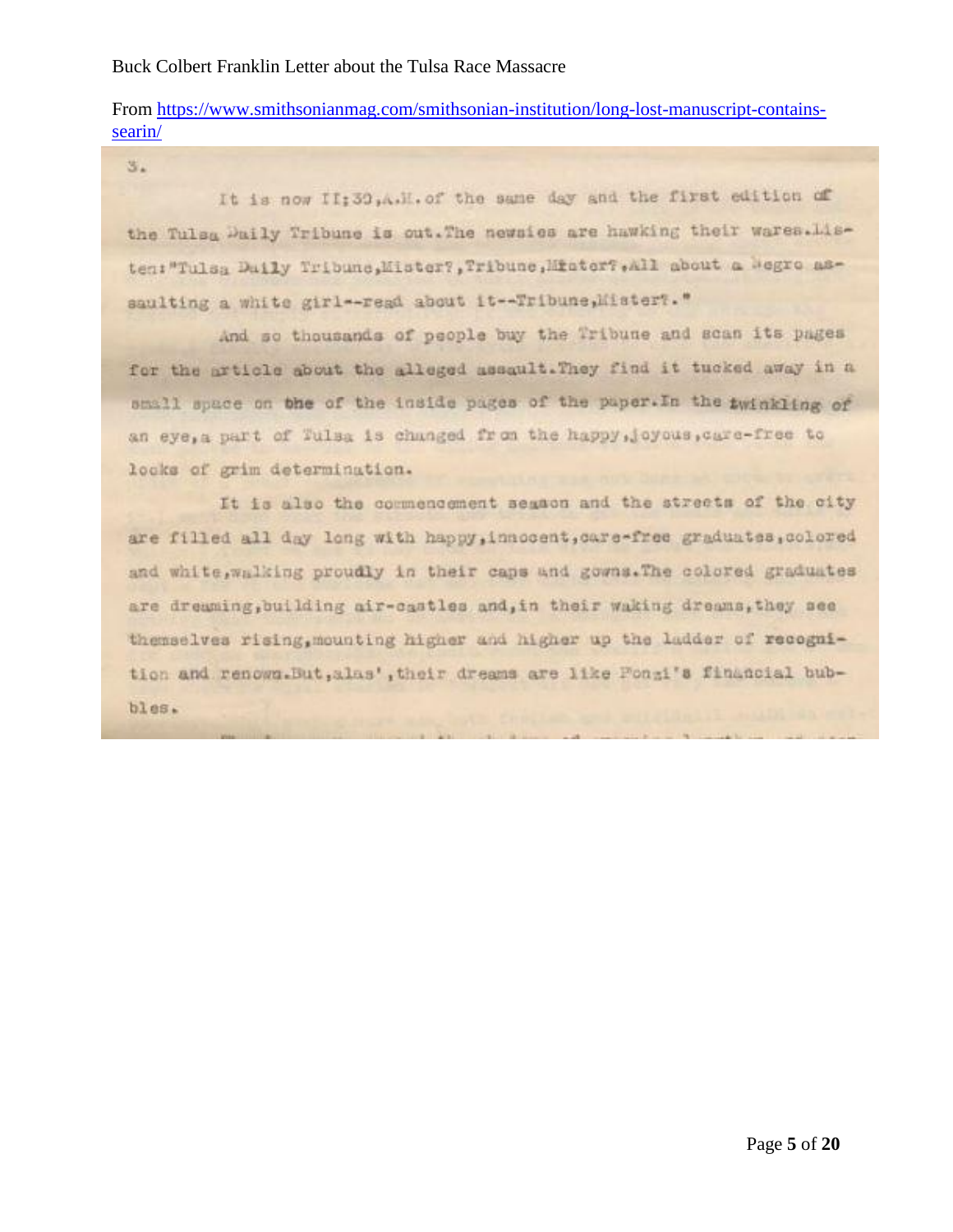From [https://www.smithsonianmag.com/smithsonian-institution/long-lost-manuscript-contains](https://www.smithsonianmag.com/smithsonian-institution/long-lost-manuscript-contains-searin/)[searin/](https://www.smithsonianmag.com/smithsonian-institution/long-lost-manuscript-contains-searin/)

The day wears on, and the shadows of evenning lengthen and soon darkness comes on apace. Now it is night and all law abiding citigens.except those attending some commencement program or detained on business in shop or office, are at home. Possibly a few are out with their families for a drive in the cool of the night. The night grows a little older and a few shots are heard--in the distance. One first thinks its fire signals. The night grows older and the shooting increases and becomes less intermittent. One becomes, by the peculiar working of one's mind, slightly disturbed and distressed. One's mind goes back to that news article about that purperted assault, and then still farther back -- about a month -- to the lynching of that white man in West Tulsa. (This white man was taken from the Tulsa County jail by a mob and hung, I believe, to a telephone pole My mind becomes thoroughly aroused.

I had had an unusually hard day of it at court and in my office. By noon, I had finished the trial of a land case that was begun two days before. I had spent the entire afternoon briefing a law suit decketed for trial the following week, and so, I retired rather early. But the shooting continued.I arcse,dressed and went to the 'phone to call the sheriff's office to find out the trouble.I could not make connection.The next thought was my office and to it I hastened. Upon reaching Greenwood Avenue, the same street upon which my office was then, and is now, located, I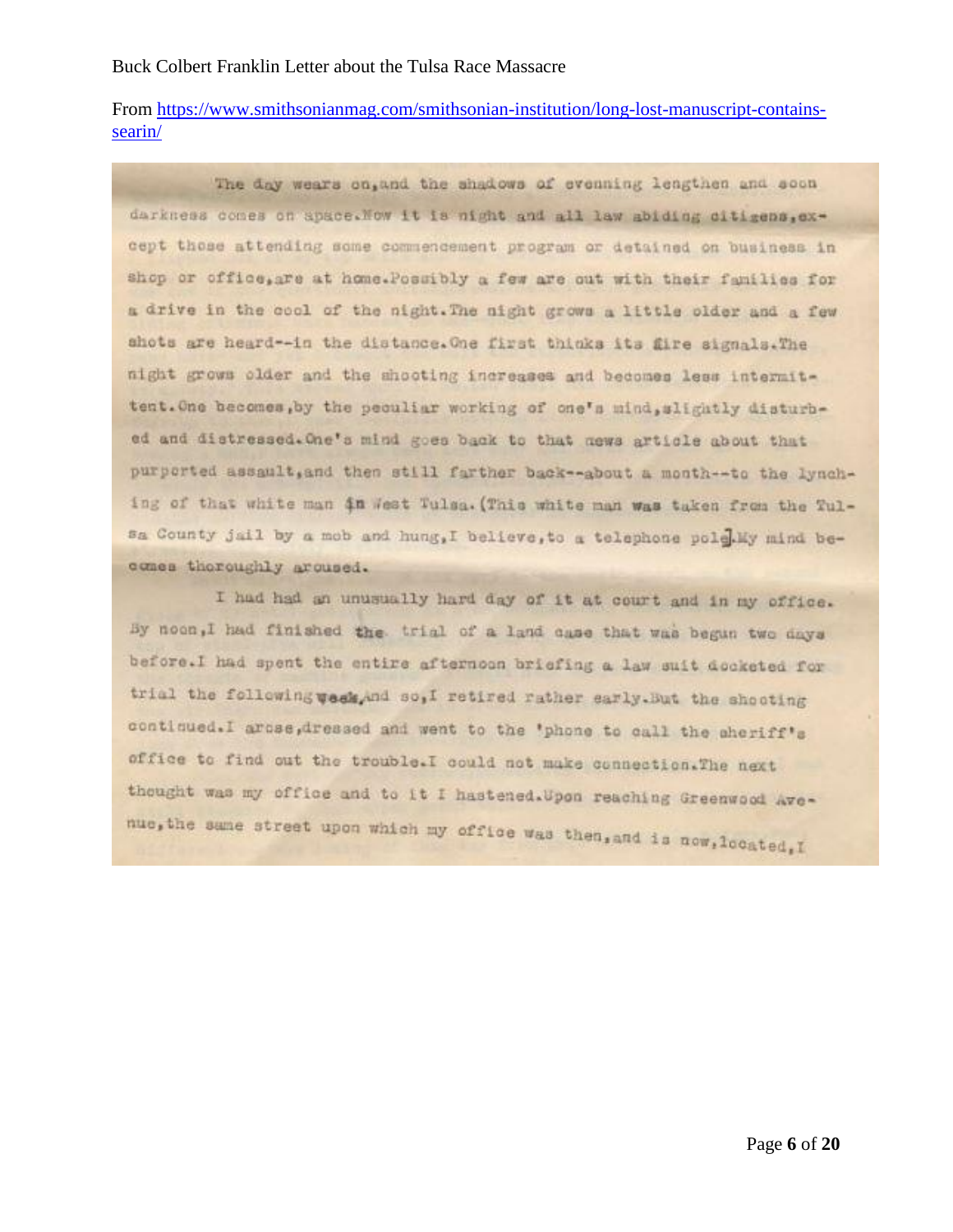From [https://www.smithsonianmag.com/smithsonian-institution/long-lost-manuscript-contains](https://www.smithsonianmag.com/smithsonian-institution/long-lost-manuscript-contains-searin/)[searin/](https://www.smithsonianmag.com/smithsonian-institution/long-lost-manuscript-contains-searin/)

4

found the street congested with humanity and vehicles of all kinds and descriptions.Everybody, except the business men, was running about excitedly. The business men remained in their places of business, looking distressed and deeply concerned. Pushing and elbowing my way through the crowd, I finally reached my office. Again I tried to call the sheriff's office and again I failed to get connection. I was puggled. I ofcourse knew that there was trouble--that a race ruct-or race war, as it afterward proved to be -- was in the making and that we would soon be in the midst of a great catastrophe if something was not done at once to avert it.I went down upon the streets and tried to get the heads and tails of things. I found no one in any mood to talk with me about the trouble, except a few of the business men and they could tell me nothing and knew nothing that they could do or assist me in doing. We were not organized for such an emergency. No one could reach the sheriff's office and no one knew where he was. I started to town; but did not get very far before I concluded that such a move was both foolish and suicidal. I could do neither myself, nor anybody class any good by attempting such a course. So, after remaining on the atreets for an hour or more, I returned to my room. I slipped out of my top shirt and lay down and tried to think -- aleeping was out of the question. I soliloquized, "Here I am, a peaceable and law-a-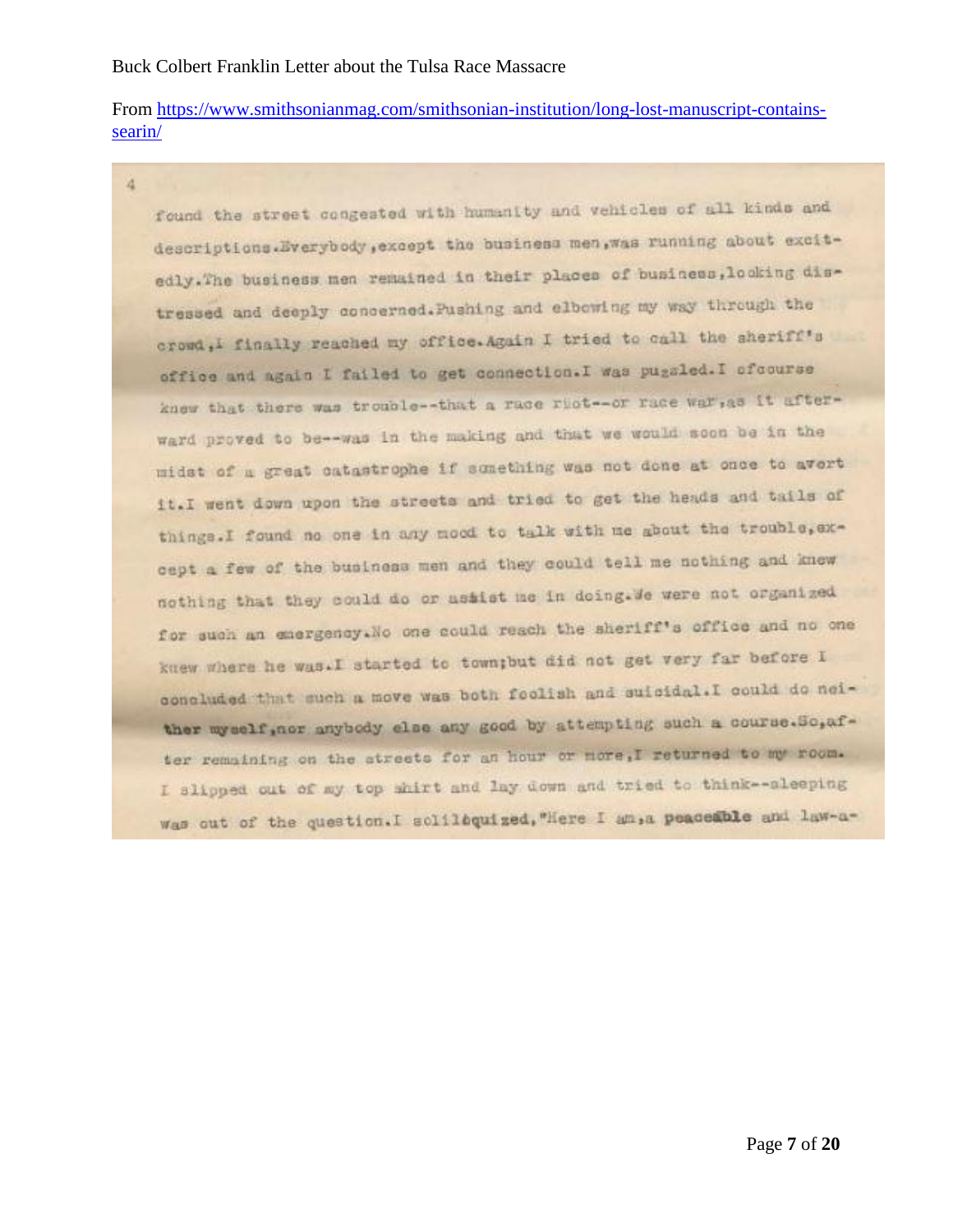# From [https://www.smithsonianmag.com/smithsonian-institution/long-lost-manuscript-contains](https://www.smithsonianmag.com/smithsonian-institution/long-lost-manuscript-contains-searin/)[searin/](https://www.smithsonianmag.com/smithsonian-institution/long-lost-manuscript-contains-searin/)

biding citizen,I have harmed no one--just like thousands of others of my race here -- and yet I cannot now walk the street, upon a peaceful mission, in aafety." This seemed hard to me. You see, I had never been in a mob before. Up to then, I knew absolutely nothing about mob-psychology. Since becoming a man, I have always been kept busy and never had had an occasion to study the mob-spirit. I had thought, foolishly, I suppose, that a peaceable, law abiding citizen could go whereever he had business--upon the streets.I was rudely disillusioned.

About mid-night, I arose and went to the north porch on the second floor of my hotel and, looking in a north-westernly direction, I saw the top of stand-pipe hill literally lighted up by the blazes that came from the throats of machine guns, and I could hear bullets whissing and cutting the air. There was shooting now in every direction, and the sounds that came from the thousands and thousands of guns were deafening.

When the eastern sky redened, announcing the approach of day, I was still standing an that upper porch thinking--thinking--thinking. And how different was the coming of this day from that of the day before. How,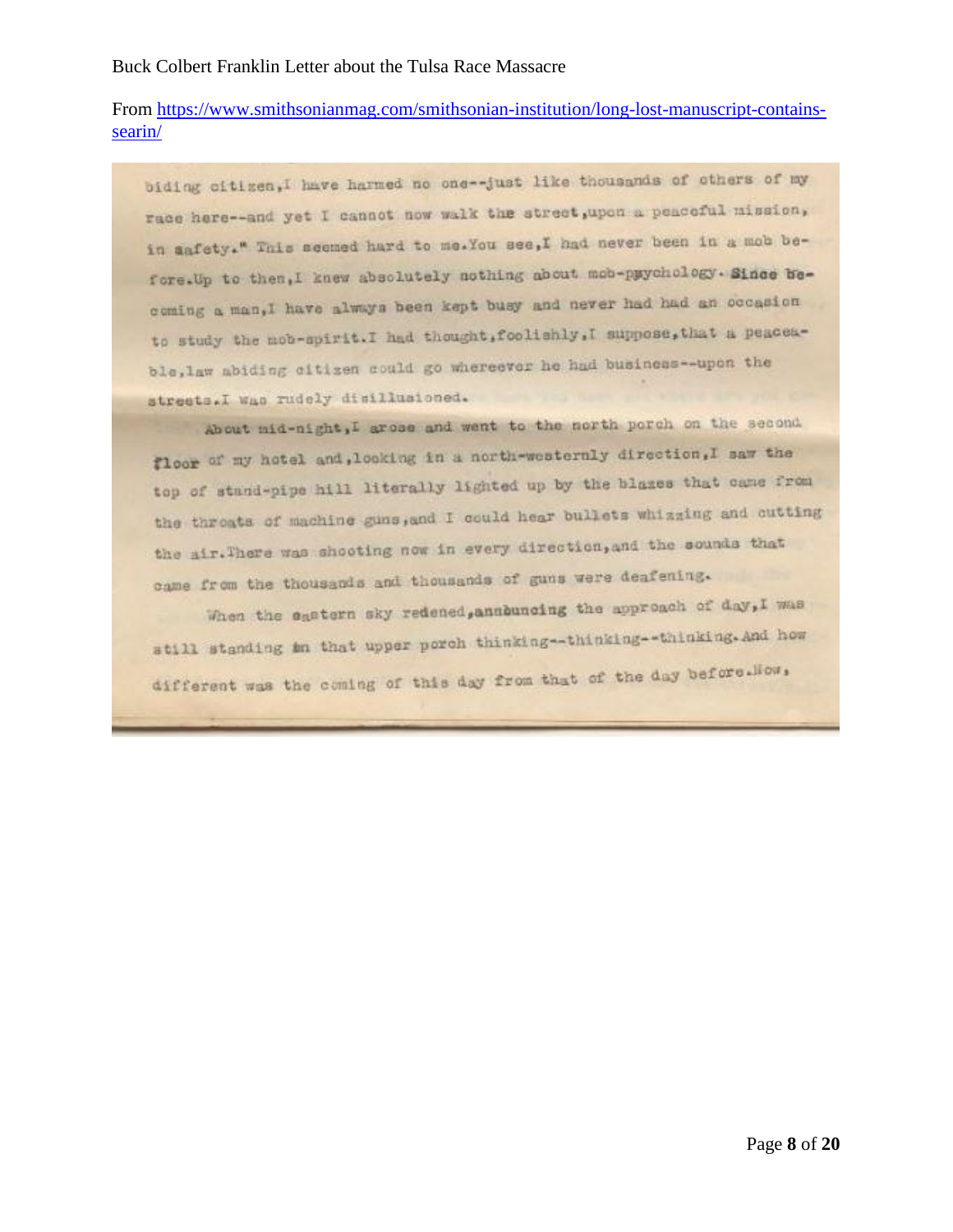# From [https://www.smithsonianmag.com/smithsonian-institution/long-lost-manuscript-contains](https://www.smithsonianmag.com/smithsonian-institution/long-lost-manuscript-contains-searin/)[searin/](https://www.smithsonianmag.com/smithsonian-institution/long-lost-manuscript-contains-searin/)

5.

one cound see no stream of laborers passing down Greenwood Avenue, happy and care-free as on the morn before; no birds warbled their sweet songs, or, if they did, their voices were hushed in the din of battle. The grass was wet again with the morning dew and the sun rose again to travel the path known to his feet since time began, but neither had any charm on that morning for the sons of Ham in Tulsa.

I went from the front porch into the bath room and washed my face, and thereafter went into my room and dressed. I left the building for my # office.As i reached the side-walk a hrill whistle sounded from the direction of stand-pipe hill.And then, immediately thereafter, five thousand feet, it seemed, were heard descending that hill in my direction. On they rushed, whooping to the top of their voices like so many cow-boys, and firing their guns every step they took. I quickened my pace and, cutting across vacant lots and dedging behind buildings, I finally reached Frankfort Place, about the middle of the three hundred block. Just as I emerged upon the street, I came face to face with a fine looking young man, with soldiery bearing, leading an elderly woman and with a young lady following close behind. I knew mother Ross, but at the time did not recognize the other two.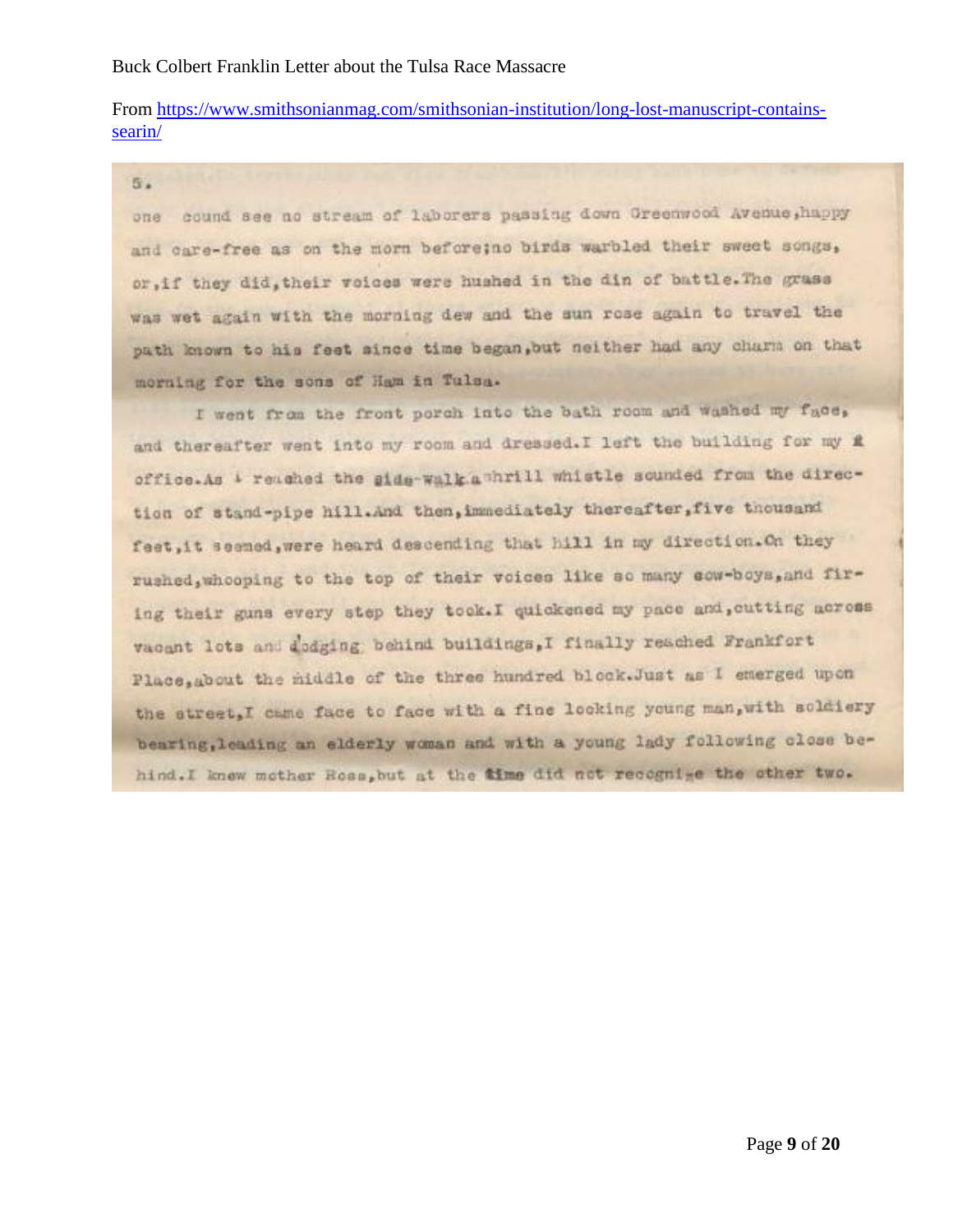From [https://www.smithsonianmag.com/smithsonian-institution/long-lost-manuscript-contains](https://www.smithsonianmag.com/smithsonian-institution/long-lost-manuscript-contains-searin/)[searin/](https://www.smithsonianmag.com/smithsonian-institution/long-lost-manuscript-contains-searin/)

"Why, hello Lawyer Franklin", the young man spoke between clenched teeth.His face was grim and bore a determined look and his eyes sparkled and flashed defiance. He continued, huridly, "I have not seen you since you delivered that memorable address at Eufaula in October, I917. How different is this occasion of our meeting from that. Then we were all filled with patrictism -- love of country -- and-standing erect-were recognized as the equal of our other fellow men. Mow, now", he continued choking with rage, "we, after going through hell once for our country -- now, I say, we are chased, driven and hunted as wild, hateful, dangerous things."

"What in the world, Noss--where have you been and where are you going", I hurried to mak him. For I now recognized both the soldier and his wife, the young lady with him and his mother.

"Just some more of my wanderlust, I suppose", he answered burriedly, "I have been out of the State until this morning. Yesterday I became restless. Something within me told me that all was not well at home. I followed my mind. I reached Tulsa not more than one hour ago. How I got through the mountain of white men on the other side of the city, will always be a miracle to me.Judge, we are literally surpunded. I reached Greenwood and, luckily for me, I found my mother and my wife wandering about the street, panic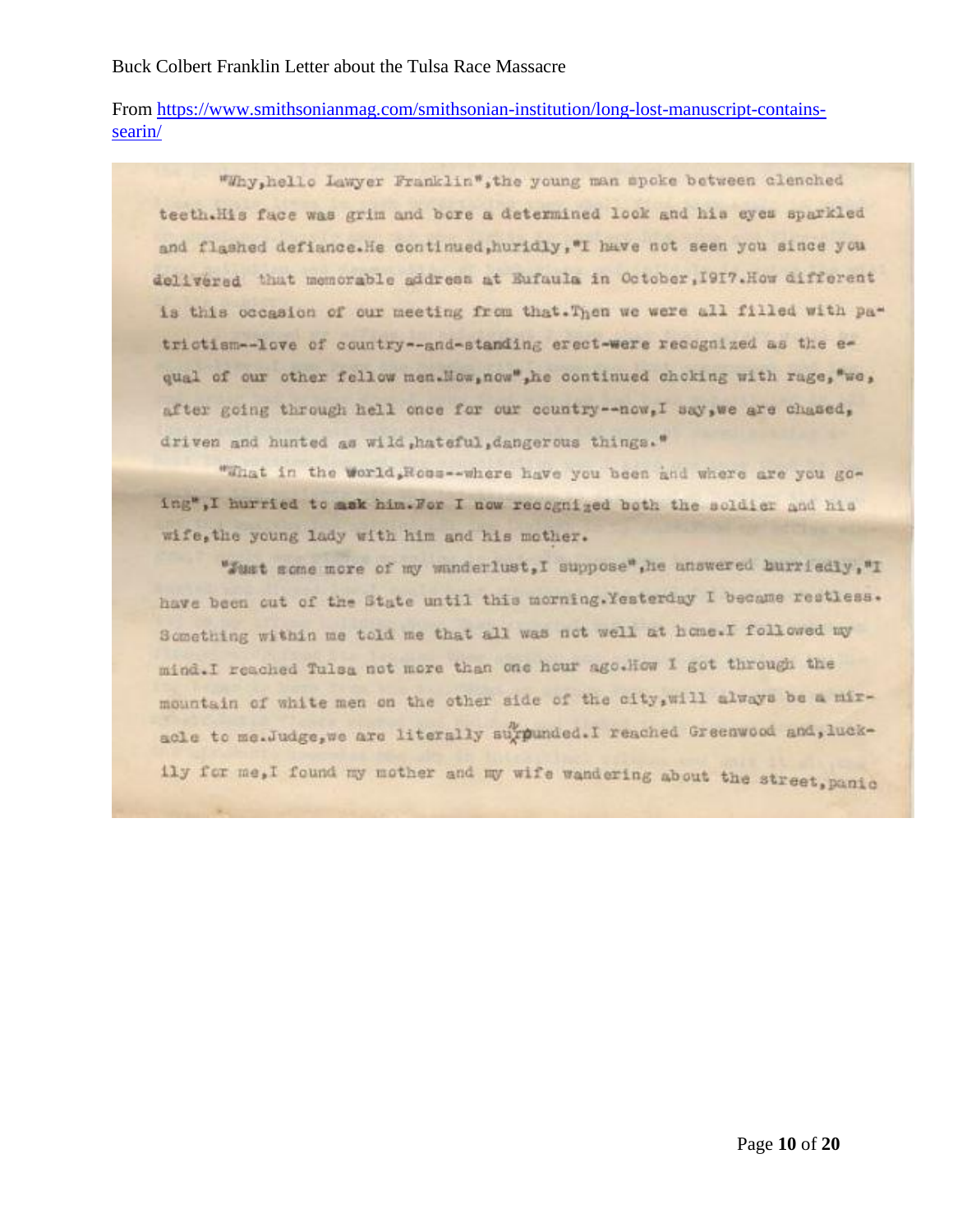From [https://www.smithsonianmag.com/smithsonian-institution/long-lost-manuscript-contains](https://www.smithsonianmag.com/smithsonian-institution/long-lost-manuscript-contains-searin/)[searin/](https://www.smithsonianmag.com/smithsonian-institution/long-lost-manuscript-contains-searin/)

stricken. In terror, they had fled from home. I'm going back home to defend it or die in the attempt." And, without another word, he grabbed his aged mother in his arms and fled on toward his home.

When young Ross and his family left me, I pushed on toward my office. On the way, I thought of those stirring words of our war president, the "We must fight to make the world safe for democracy". I repeated those words alout and they sounded like hollow-mockery. They seemed to have rattled like those dry bones in the valloy, spoken of in the scriptures. I thought too of that other saying found in the scriptures, "He saved others; but himself he cannot save." That saying seemed so applicable to my race. We had saved others any number of times. We had saved, or helped mightily to--save, this nation from the enemy upon countless battle fields. And now, young Ross and I and the whole race mare unable to save ourselves. The thought was bitter -- it chided me and made me feel ashamed. Then my face burned with anger.But what could I do?.I was unarmed -- did not have even a pocket knife. I was not looking for such as was happening all around me and was therefore unprepared.My thought reverted to Hoas again and my bosom swelled with pride and hope for the Bace.Here was one young man who regarded it as a sclemm duty to die, if needs be, in the defense of his home-for the protection of his fire-side. There must be others like him who think to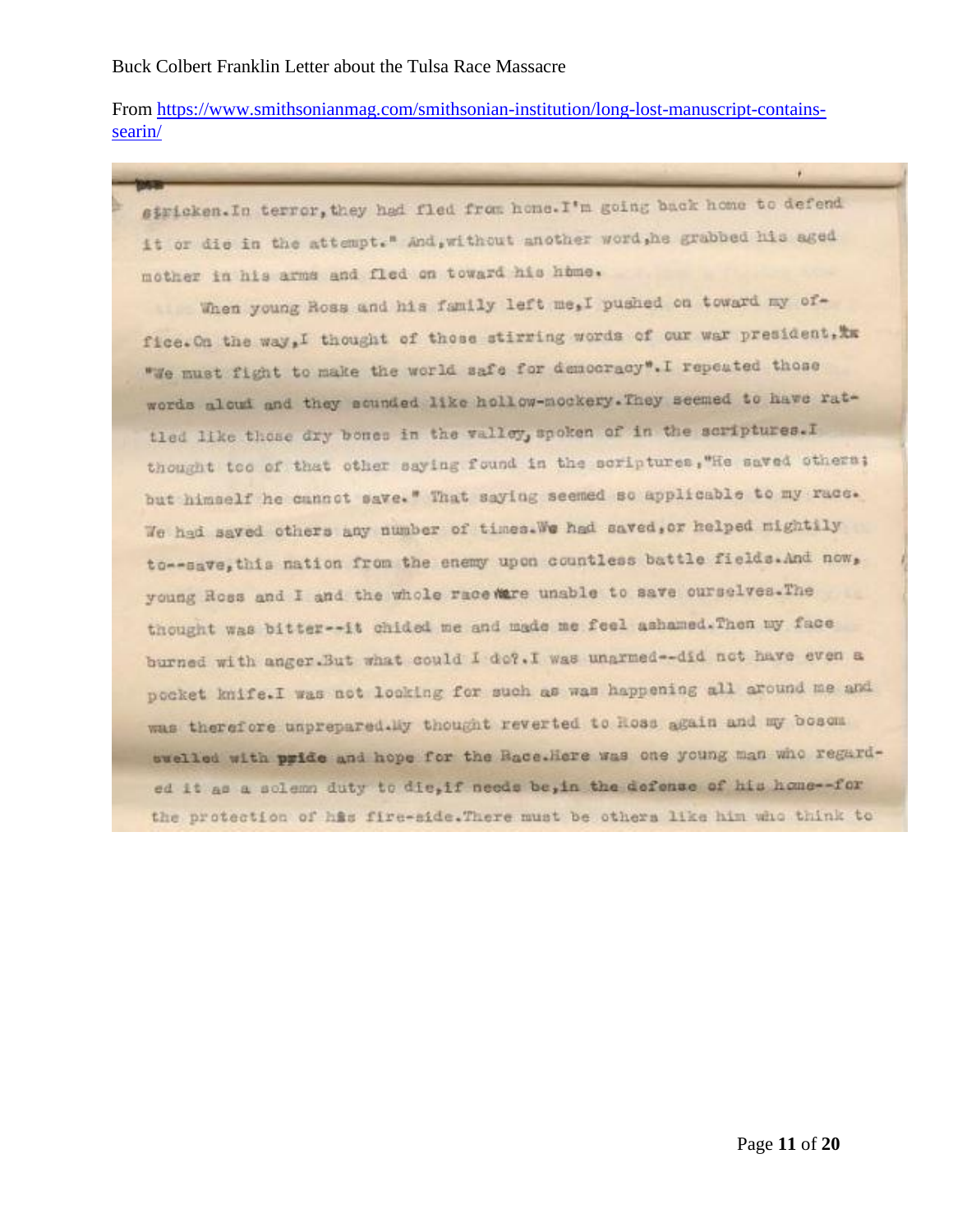# From [https://www.smithsonianmag.com/smithsonian-institution/long-lost-manuscript-contains](https://www.smithsonianmag.com/smithsonian-institution/long-lost-manuscript-contains-searin/)[searin/](https://www.smithsonianmag.com/smithsonian-institution/long-lost-manuscript-contains-searin/)

loose their lives in such undertaking they shall find them again in greater abundance. Surely any man who fights to protect his home and fire-side from pollution and desecration of barbarians and infidels is doing the will of the master.

I reached my office in safety; but I knew that that safety would be short-lived.I now knew the mob-spirit.I knew too that government and law and order had broken down. I knew that mob law had been substituted in all its fiendishness and barbarity. I knew that the mobbist cared nothing about the written law and the constitution and I also now knew that he had neither the patience nor the intelligence to distinguish between the good and the bad, the law abiding and the lawless in my race. From my office window, I could see planes circling in mid-air. They grew in number and hummed, darted and dipped low.I could hear something like hail falling upon the top of my office building. Down East Archer, I saw the old Mid-Way hotel on fire, burning from its top, and then another and another and another building began to burn from the top. "What, an attack from the air tool"! asked myself.Lurid flames roared and belched and licked their forked tongues in the mir. Smoke ascended the sky in thick, black volumes and anid it all, the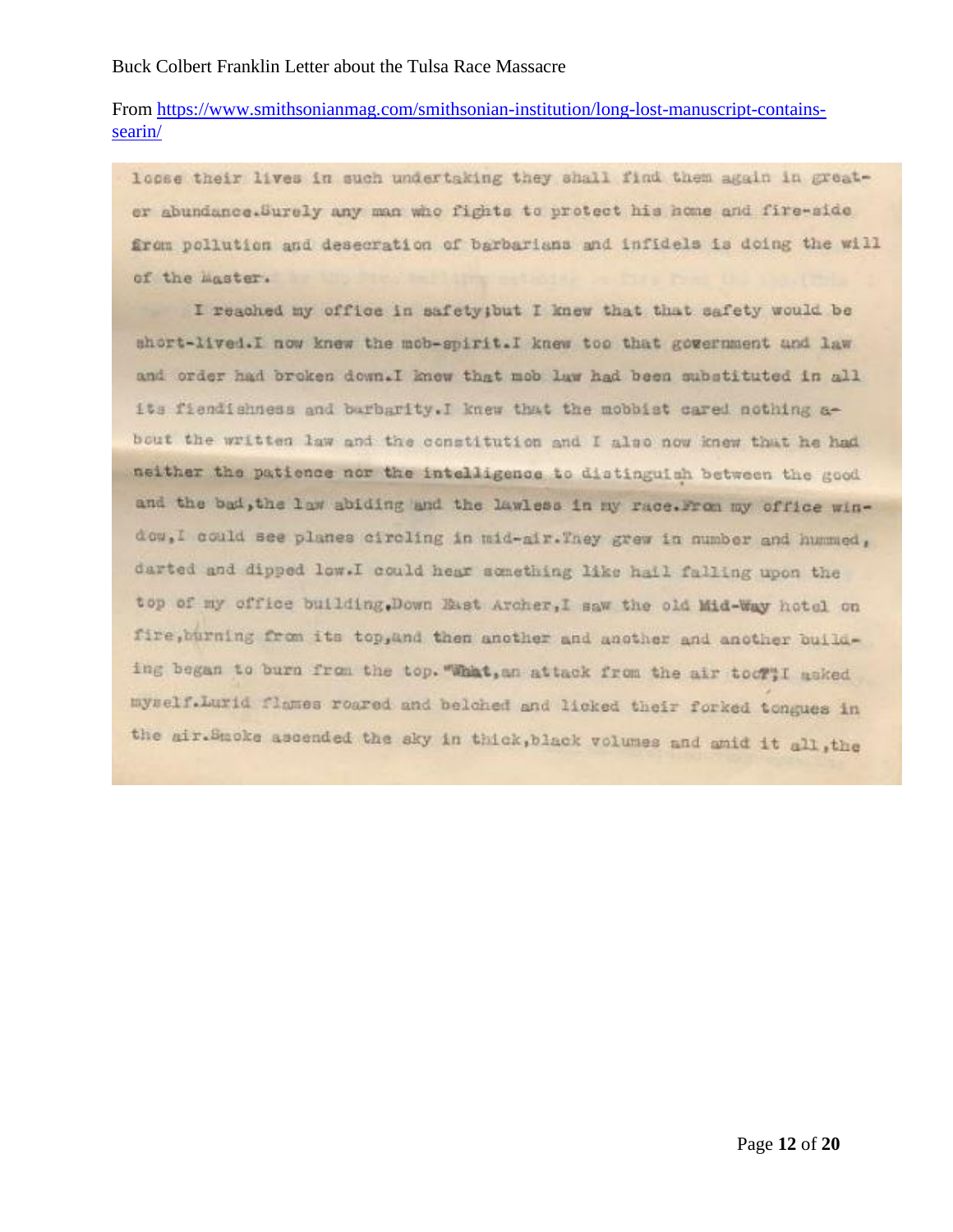From [https://www.smithsonianmag.com/smithsonian-institution/long-lost-manuscript-contains](https://www.smithsonianmag.com/smithsonian-institution/long-lost-manuscript-contains-searin/)[searin/](https://www.smithsonianmag.com/smithsonian-institution/long-lost-manuscript-contains-searin/)

 $-0.7$ 

planes--now a dozen or more in number -- still hummed and darted here and there with the agility of natural birds of the air. Then a filling station farther down East Archer caught on fire from the top.I feared now an explosion and decided to try and move to safer quarters. I came out of my office, looked the door and descended to the foot of the steps. The side-walks were literally govered with burning turpentine balls. I knew all too well where they came from and I knew all too well why every burning building first caught from the top. I paused and waited for an opportune time to escape. "There, ch where is our splendid fire department with its half dogen stations?", I geked myself. "Is the city in conspiracy with the mob?",I again asked myself. As I stood there in contemplation of these and other gruesome facts, I saw two sights that will live in my mamory to my dying days. One was a woman on the opposite side of the street. She was traveling south,-hair disentangled and disheveled -- in the very path of whizzing bullets. She was calling wildly to a little tot that, a few moments before, had dashed in panic before her and turned off Greenwood on Archer at the corner.I hollered to her, "Turn back woman, for God's sake turn back. You will be mown down". Never turning her head, she answered, as she hurried on, "I must follow my child". And so she did follow her child and not a bul-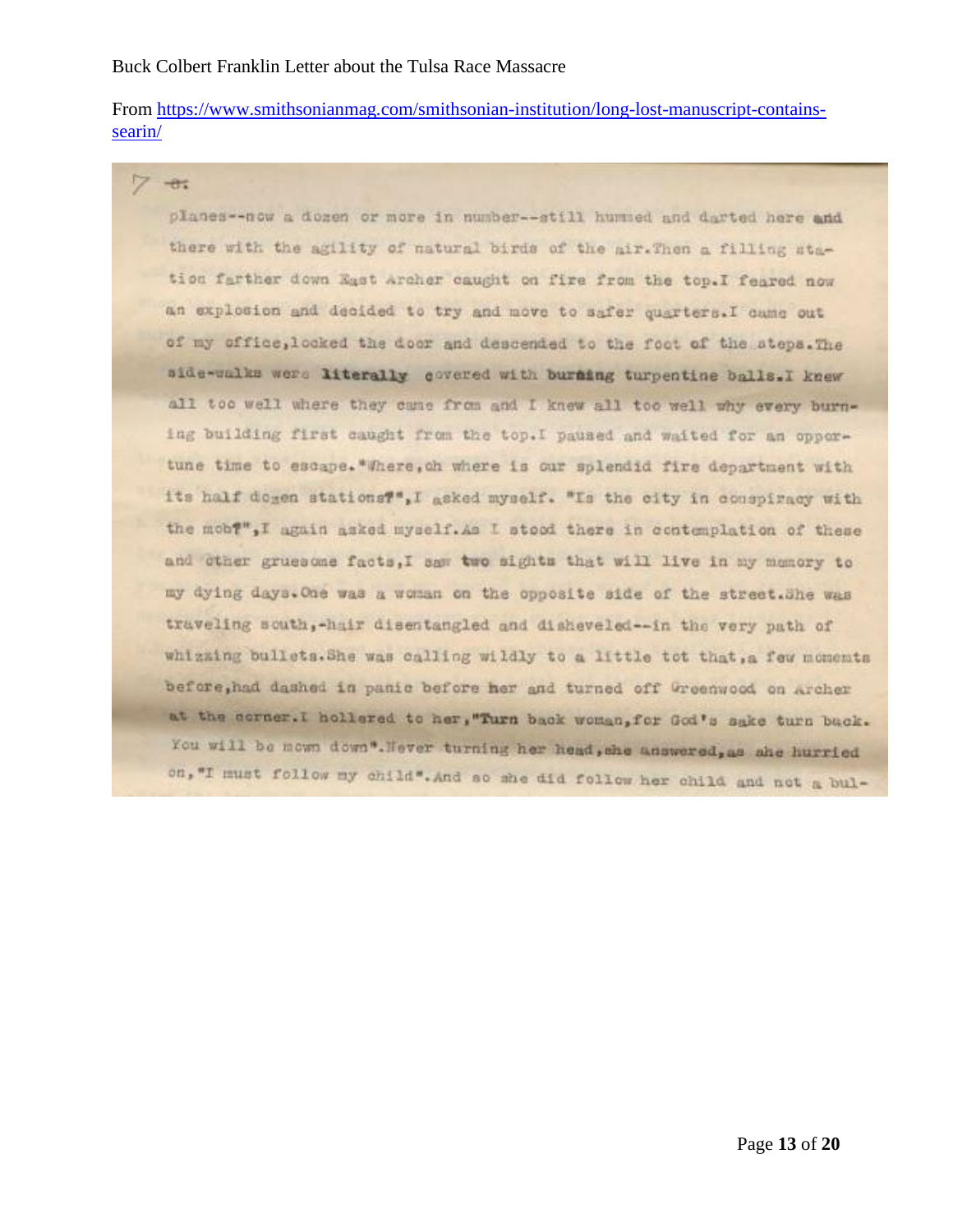From [https://www.smithsonianmag.com/smithsonian-institution/long-lost-manuscript-contains](https://www.smithsonianmag.com/smithsonian-institution/long-lost-manuscript-contains-searin/)[searin/](https://www.smithsonianmag.com/smithsonian-institution/long-lost-manuscript-contains-searin/)

let touched her although they literally rained down the street. This brave self-denying mother lives today here in Tulsa and with her that tot-now a splendid young lady--whom she risked her life to save. The other sight was cocasioned by the Piro building catching on fire from the top. (This was a frame building then). The fire dislodged those in the building -- a woman, two children and three men. They emerged in wild confusion and came on min my direction. The little children -- they were both girls -- out ran the others and passed the place where I was standing with the speed of the wind. The woman ran across the street and into the foot of the steps of my office building -- right where I was standing -- and fell upon her knees and commenced to pray, totally oblivious of my presence. I don't think she ever saw me.And such a prayer' -- She asked God to save her and her children from whom ahe had just been separated. This prayer was uttered over and over. I am unable to say whether that prayer was answered or not. I have lived in Tulsa continuously ever since that memorable morning, but I have never seen that woman since. I know I would know her if I were to meet her, even today. The three men -- one of whom lugged a heavy trunk on his shoulder -- were all killed as they were crossing the street--killed before my very eyes. The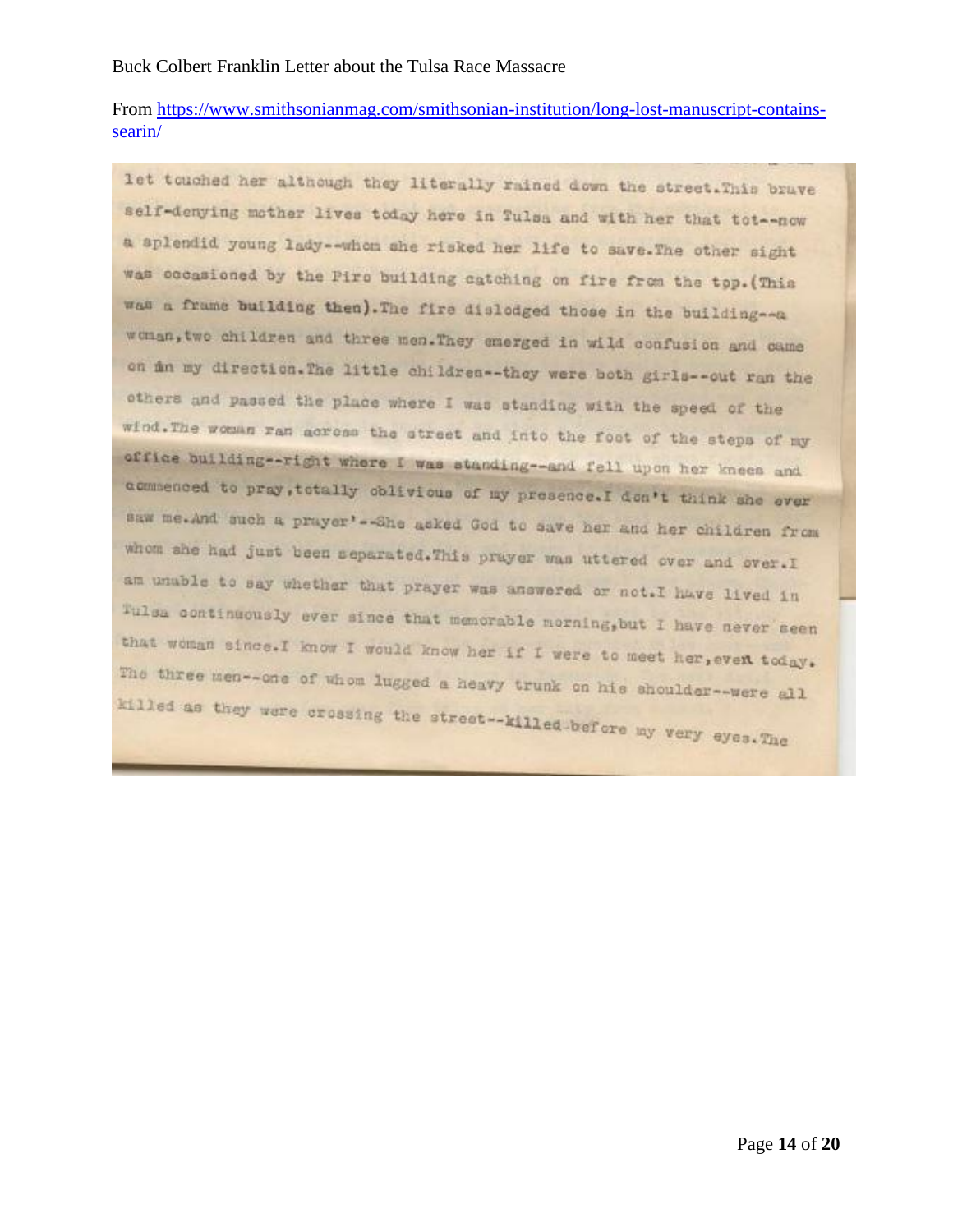# From [https://www.smithsonianmag.com/smithsonian-institution/long-lost-manuscript-contains](https://www.smithsonianmag.com/smithsonian-institution/long-lost-manuscript-contains-searin/)[searin/](https://www.smithsonianmag.com/smithsonian-institution/long-lost-manuscript-contains-searin/)

### $8 - 8.$

man who carried the trunk was very cld. Likely, he had in that trunk many things of great value(Negroes in Tulsa then were as a rule, very wealthy) and thought as much of the contents thereof as he did of his own life. When the old man was hit -- no doubt by a dogen bullets -- he dropped his burden and shreiked and fell sprawling upon the hard paved street. Blood gushed from every wound and ran down the street. I turned my head from the Beene.

Wrom every direction, except the North, we were surrounded, and the mob was closing in upon me. Across the street, directly in front of me, stood the Gurley Building, property of a very wealthy and -- up to that timea very enfluential, colored man. I heard shots fired from behind that building and heard angry and profane voices, aaying "Come out of there, Gurley -you black a -- o -- a -- b. " I saw an opening to nove on and so I sped Morth, out Greenwood Avenue. About one hundred yards on the way out, I was joined by I. H.Spears, another colored attorney and we proceeded on together. I thought that may be I could make it back to my hotel and find a gun of some sort there--in some of these rooms.At the intersection of North Greenwood and East Easton--the point at which I intended to turn west--I looked across to my left and there, in stone's cast, stood the Ross residence--burning from the top. On the front porch stood Mother Ross, with cutstratched and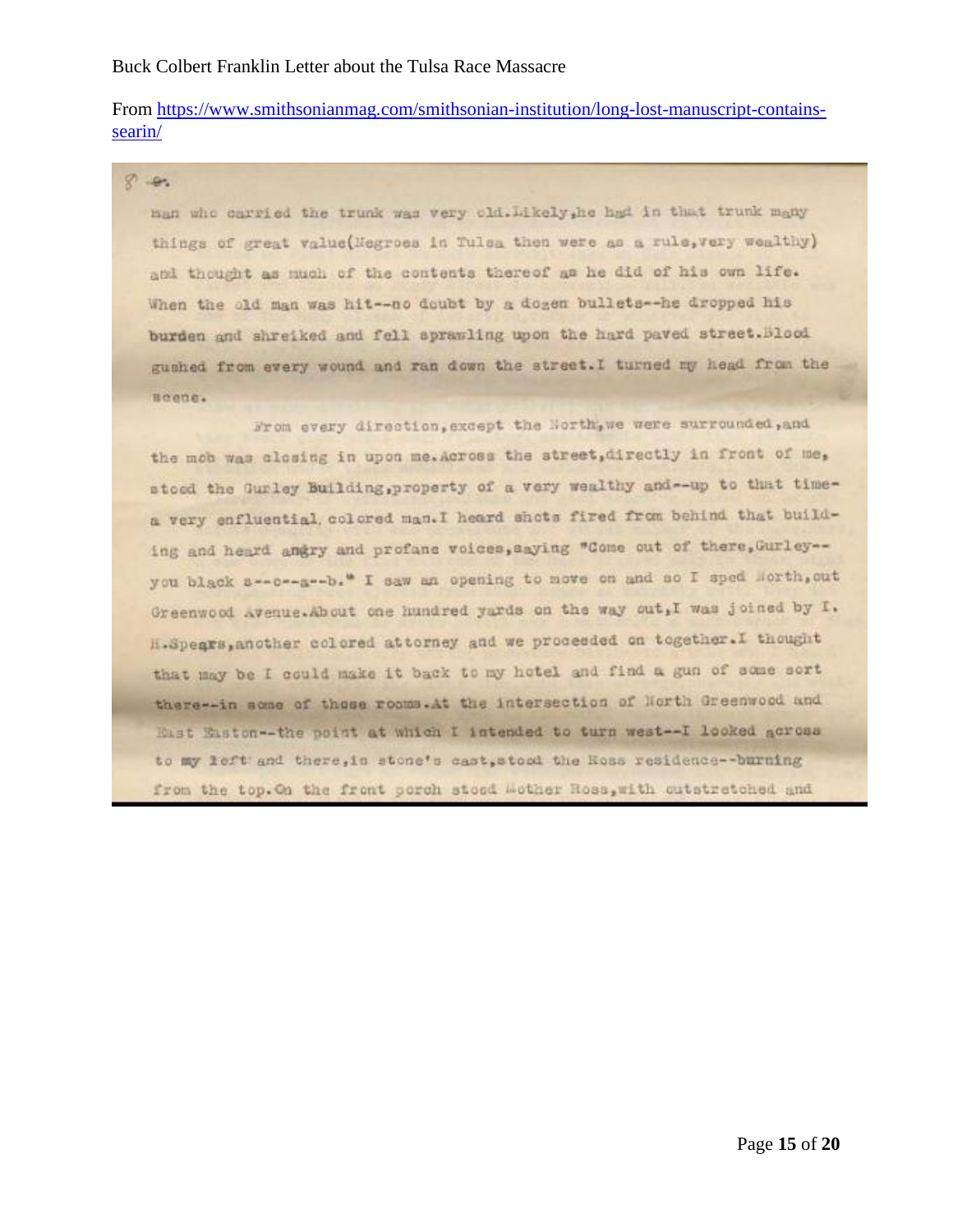# From [https://www.smithsonianmag.com/smithsonian-institution/long-lost-manuscript-contains](https://www.smithsonianmag.com/smithsonian-institution/long-lost-manuscript-contains-searin/)[searin/](https://www.smithsonianmag.com/smithsonian-institution/long-lost-manuscript-contains-searin/)

trembling hands, begging a mob that was approaching from the northwest to spare her home and family (Evidently she had not then discovered her house on fire). From within I could hear the report of some high-powered rifles. I remembered the words of young Ross that morning and knew that he was making good his threat. Every time there was a report of a gun from withing one of the members of the mob would full, never to rise again. I somehow, felt happy. I cannot explain that feeling. I never felt that way--before nor since. I looked Horth and directly in front of us stood a thousand boys, it seemed, with guns pointed at our heads. They commanded us to "right about face". Then one half starved ruffian came forward to search us. Minding no weapon, he started to take my money. At this I balked. This was the last straw. I had endured about all I could and decided then and there to die, if necessary before I would be robbed by that bunch of hungry out-laws. I have always thanked my God that none of the other members of my family were in the city. My wife and three children were down on the farm--one hundred miles away--and my oldest child -- a daughter -- was in Gollege in Tennessee. The next day, I got a chunce to route her away from Tulsa on her trip from school.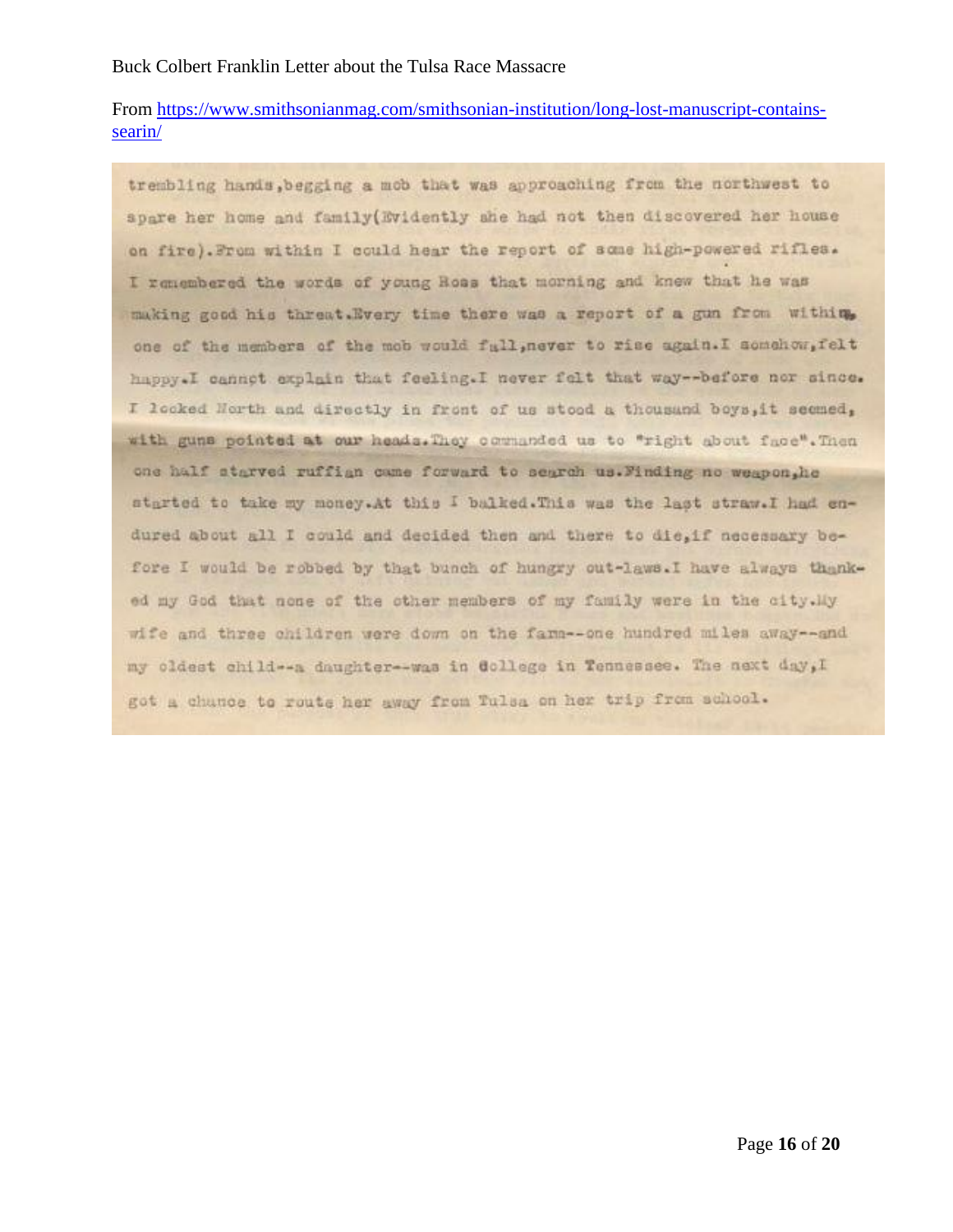9.

From [https://www.smithsonianmag.com/smithsonian-institution/long-lost-manuscript-contains](https://www.smithsonianmag.com/smithsonian-institution/long-lost-manuscript-contains-searin/)[searin/](https://www.smithsonianmag.com/smithsonian-institution/long-lost-manuscript-contains-searin/)

The ruffians marched us back down Greenwood to First Street, thence on First Street to Main Street, thence on Main Street to Brady Street and thence on Brady Street to convention hall. You see, this was one of the many places of detention, refuge or whatever you wish to call it, to which my Hace was taken when disladged from its home. Here, those who cared to accept the fare, the people were fed and watered like so many cattle by the benefactors(?) who had allowed the mob to take their government away from them and trample their laws and constitution under their unhallowed and barbarous feet.Here,I saw the colored lady of refinement, culture and good breeding placed on an absolute equality with the prostitute and street walker of the Hace. Here, a saw some of the fine matrons of the Race wrapped only in their night gowns, having been ejected from their homes so hurridly until they did not even have time to dress.Here,I saw a mother, in a dark corner of that mammoth building, giving birth--premature birth--to a babe and I heard its husky cries, for the first time, amid this strange, unseemly and wicked surrounding. And from sun rise to sun set, I passed through scenes and experiences that baggar description. They were like unto--if not worse than --The Last Days of Pompeii, as described by Bulwer Lytton. During that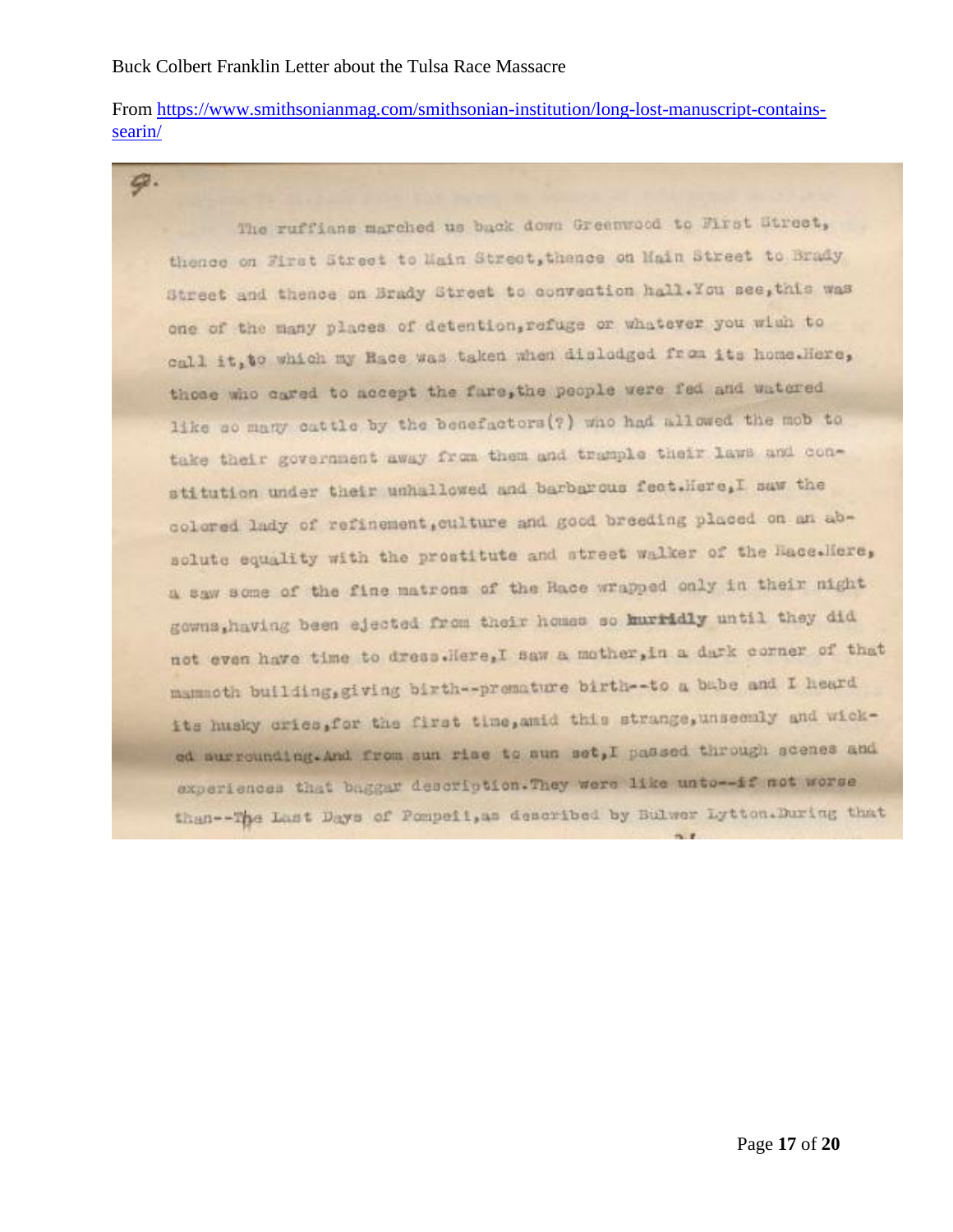# From [https://www.smithsonianmag.com/smithsonian-institution/long-lost-manuscript-contains](https://www.smithsonianmag.com/smithsonian-institution/long-lost-manuscript-contains-searin/)[searin/](https://www.smithsonianmag.com/smithsonian-institution/long-lost-manuscript-contains-searin/)

bloody day, I lived a thousand years, in the spirit, at least. I lived the whole experiences of the Raceithe experiences of royal ancestry beyond the seatexperiences of the slave ships on their first voyage to America with their human cargotexperiences of American slavery and its concemitant evilatexperiences of loyalty and devetion of the Race to this nation and its flag in war and in peace; and I thought of Ross back yondel, out yonder, in his last stand, no doubt, for the protection of home and fire side and of old Mother Ross left honeless in the even-tide of her life.I thought of the place the preachers call hell and wondered seriously if there was such a mystical place -- It appeared, in this surrounding--that the only hell was the hell on this earth, such as the Race was then passing through.

For fully forty eight hours, the fires raged and burned everything in its path and it left nothing but ashes and burned safes and trunks and the like where once stood beautiful homes and business houses. And so proud, rick, black Tulsa was destroyed by fire -- that is its buildings and property; but its spirit was neither killed nor daunted. It is however not within the purpose of this true story to dwell on this nor is it our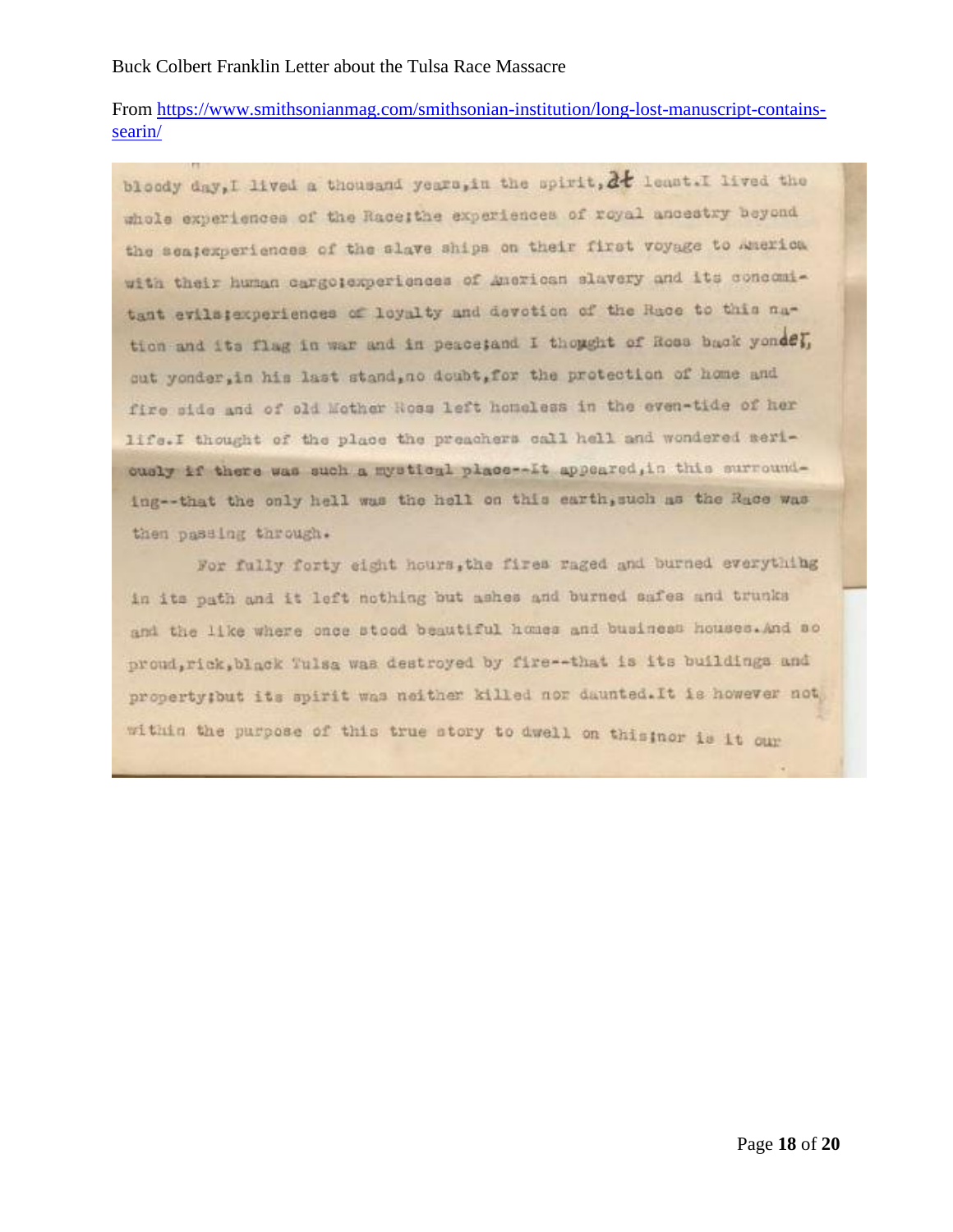【后】

From [https://www.smithsonianmag.com/smithsonian-institution/long-lost-manuscript-contains](https://www.smithsonianmag.com/smithsonian-institution/long-lost-manuscript-contains-searin/)[searin/](https://www.smithsonianmag.com/smithsonian-institution/long-lost-manuscript-contains-searin/)

purpose to discuss here the cause or causes of this great shame, except to say that the chief cause was economic. The segroes were wealthy and there were too many poor whites who envied them. Within two hours after the alleged assault had been reported, there were not a dogen white men here who did not know that this alleged assault consisted of a poor laboring, Negro byy accidentally atepping on the foot of a very poor but worthy white girl while the two were on a very crowled elevator in one of the down town business buildings; nor yet is it our purpose here to discuss the wonderful, almost miraculous come-back of the Race here in the accumulation of property and in the acquiring of a larger, richer and fuller spirtual life.

How the years have flown and how changed and changing is the whole face of this nation. It is now August 22nd, 1931 as this is being written.A little more than ten years have passed under the bridge of time since the great holocaust here. Young Ross, the veteran of the world war, survived the great catastrophe, but lest both his mind and eye sights in the fires that destroyed his home. With a burned and soared face and a mindless mind, he sits today in the asylum of this State and stares blankly into space. At the corner of North Greenwood and East Easton, mits